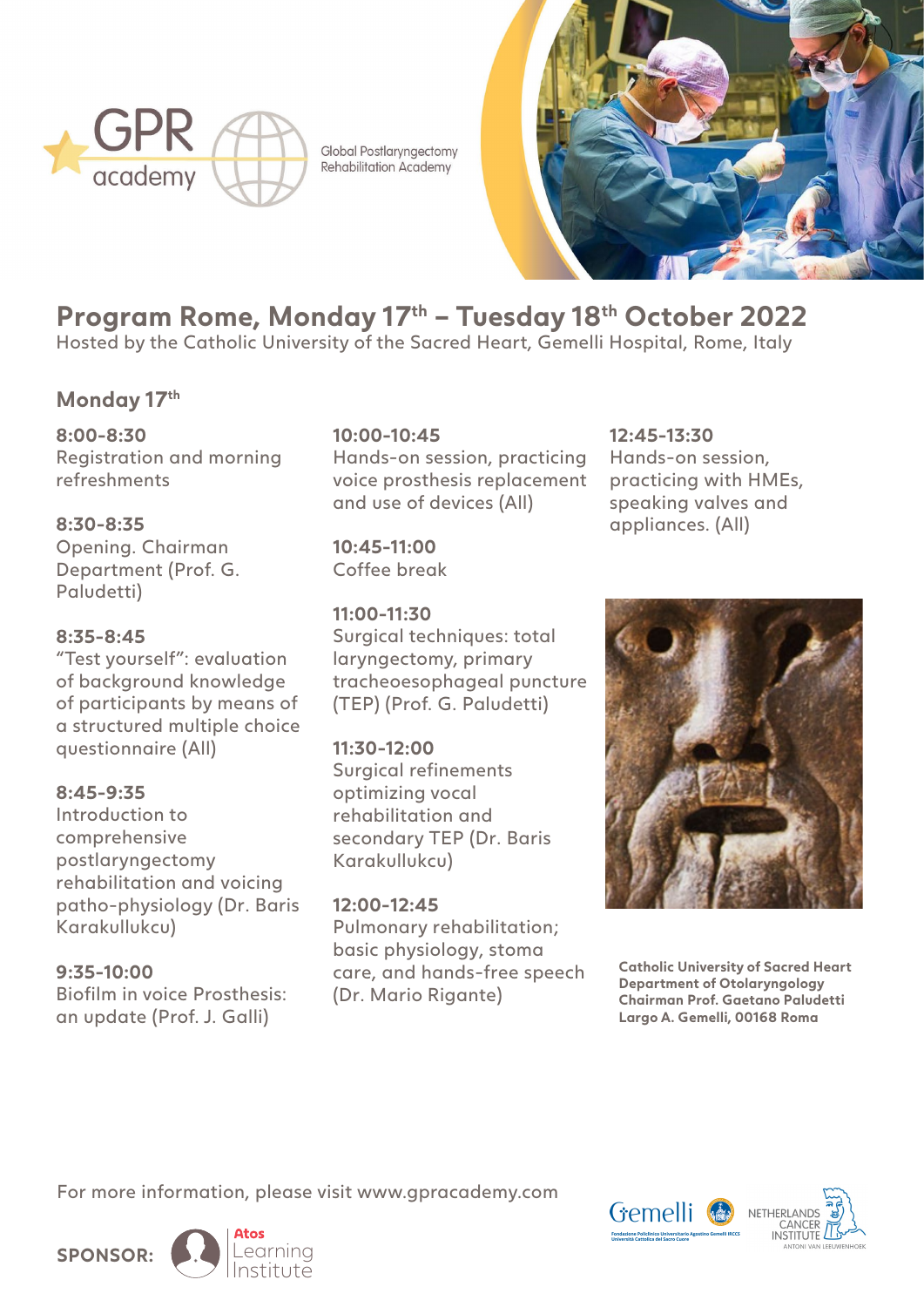

**Global Postlaryngectomy Rehabilitation Academy** 

**13:30-14:30** Lunch

### **14:30-15:15**

Adverse events/ troubleshooting and Longterm results of prosthetic voice rehabilitation at Policlinico "A. Gemelli" Hospital (Dr. Claudio Parrilla)

# **Tuesday 18th**

## **8:30-13:00**

Live Surgery: Total laryngectomy, primary tracheoesophageal puncture, Secondary TEP and the surgical refinements optimizing vocal rehabilitation; stoma revision

## **9:00-9:30**

Management of VP long term complications from a speech therapist point of view

#### **15:15-15:45**

Multidimensional assessment of tracheoesophageal speakers (Dr. L. D'Alatri)

**15:45-16:00** Coffee break

**9:30-12:00**

injection

Lunch

**13:00-14:00**

**14:00-14:30**

**16:00-17:00** Comprehensive speech therapy and troubleshooting (Dr. Ylenia Longobardi, SLP)

Practical session for Speech therapist: troubleshooting, clinical cases, problem

solving tips and tricks, botox

Treatment of advanced larynx cancer in this era of organ preservation chemoradiotherapy; to CUT or to CRT, that's the question (Dr. Baris Karakullukcu)

**17:00-17:30** Olfaction rehabilitation (Dr. Giulio Cesare Passali)

**17:30** Adjourn

**20:30** Social dinner for all workshop participants

### **14:30-14:45**

Re-evaluation background knowledge with structured multiple choice questionnaires, giving the opportunity to personally check improvements; closing remarks and hand-out of certificates. (All)

**15:00** Certificates and Adjourn

For more information, please visit www.gpracademy.com